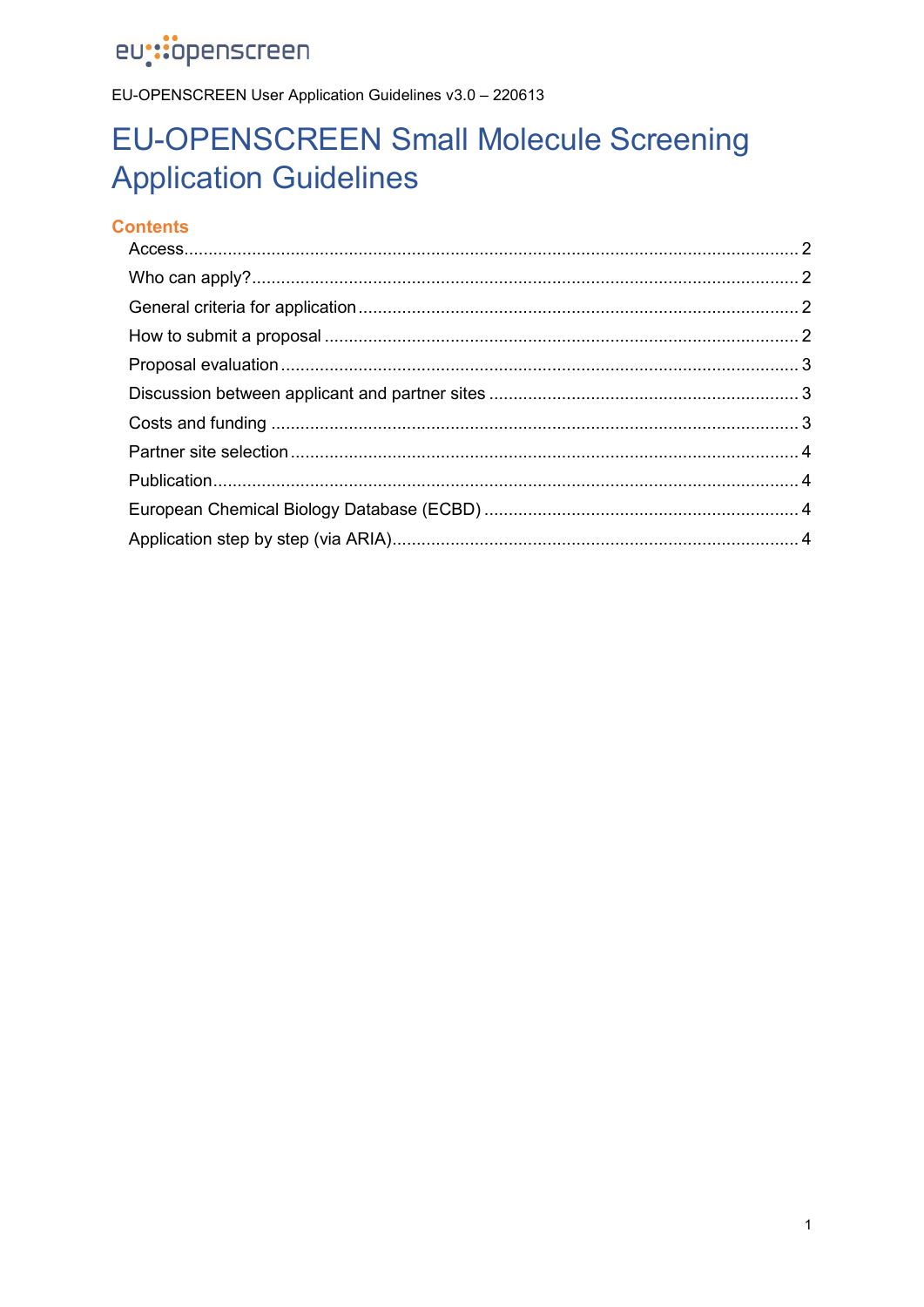#### EU-OPENSCREEN User Application Guidelines v3.0 – 220613

#### <span id="page-1-0"></span>**Access**

- o EU-OPENSCREEN ERIC offers access to the European Chemical Biology Library (ECBL) as well as to academic high-throughput screening facilities in nine European countries (Czech Republic, Denmark, Finland, Germany, Latvia, Norway, Poland, Portugal and Spain).
- $\circ$  Assay providers can work with EU-OPENSCREEN and develop chemical tool modulators for their target of interest or starting points for the development of drug candidates. For a complete overview of our screening partner sites please visit [https://www.eu](https://www.eu-openscreen.eu/services/screening.html)[openscreen.eu/services/screening.html.](https://www.eu-openscreen.eu/services/screening.html)
- $\circ$  The ECBL is a chemically diverse library composed of approx. 95,000 small molecules. The pilot library consists of a representative set of 2,464 diverse compounds and 2,464 known bioactives compounds, which are modulating more than 1,000 known biological targets or pathways. More information about the EU-OPENSCREEN libraries can be found at [https://www.eu-openscreen.eu/services/compound-collection.html.](https://www.eu-openscreen.eu/services/compound-collection.html)
- $\circ$  For further information and support in the application process please contact us at [scientific](mailto:scientific-projects@eu-openscreen.eu)[projects@eu-openscreen.eu.](mailto:scientific-projects@eu-openscreen.eu)

### <span id="page-1-1"></span>**Who can apply?**

- o Researchers from academia, non-profit organisations and industry (including SMEs) can request access to EU-OPENSCREEN screening services.
- $\circ$  Any scientist can apply for access. However, different compound replenishment fees apply, depending on whether the applicant is affiliated to an institute in an EU-OPENSCREEN member country or not (see "Costs and funding" below).

### <span id="page-1-2"></span>**General criteria for application**

- $\circ$  Applicants commit to having obtained legal and ethical consent regarding their research, their samples and/ or their data prior to submitting their application.
- $\circ$  Applicants must agree to comply with the access, IP and dissemination policies described in the statutes of EU-OPENSCREEN ERIC (available at [https://www.eu](https://www.eu-openscreen.eu/fileadmin/user_upload/newsroom_and_downloads/201210_Statutes_V3_FINAL.pdf)[openscreen.eu/fileadmin/user\\_upload/newsroom\\_and\\_downloads/201210\\_Statutes\\_V3\\_FIN](https://www.eu-openscreen.eu/fileadmin/user_upload/newsroom_and_downloads/201210_Statutes_V3_FINAL.pdf) [AL.pdf\)](https://www.eu-openscreen.eu/fileadmin/user_upload/newsroom_and_downloads/201210_Statutes_V3_FINAL.pdf)
- $\circ$  Applicants must agree to comply with the EU-OPENSCREEN privacy policy and terms of submission (available at [https://drive.eu-openscreen.eu/index.php?id=137\)](https://drive.eu-openscreen.eu/index.php?id=137).

#### <span id="page-1-3"></span>**How to submit a proposal**

- o Applicants can submit their proposals through a 2-step procedure:
	- 1. They submit their project idea to the EU-OPENSCREEN project management team
		- via a dedicated [Contact Form](https://www.eu-openscreen.eu/index.php?id=228) at [https://www.eu-openscreen.eu/screening](https://www.eu-openscreen.eu/screening-project-submission.html)[project-submission.html.](https://www.eu-openscreen.eu/screening-project-submission.html)
		- Or, if applying to the ISIDORe open call, by completing a pre-application form at<https://isidore-project.eu/services/diagnostic-therapeutic-development/>
	- 2. Suitable applicants will then be contacted and asked to complete a full application form by connecting to the ARIA online submission platform (for the full application template please see below "[Application step by step](#page-3-3) (via ARIA)".
- $\circ$  To create an account in ARIA please click on<https://apply.eu-openscreen.eu/submit-proposal/>
- $\circ$  Applications for access can be submitted at any time and will be evaluated on a rolling basis.
- $\circ$  Users will receive an email confirmation through ARIA after their proposal submission, and also after completion of the review process.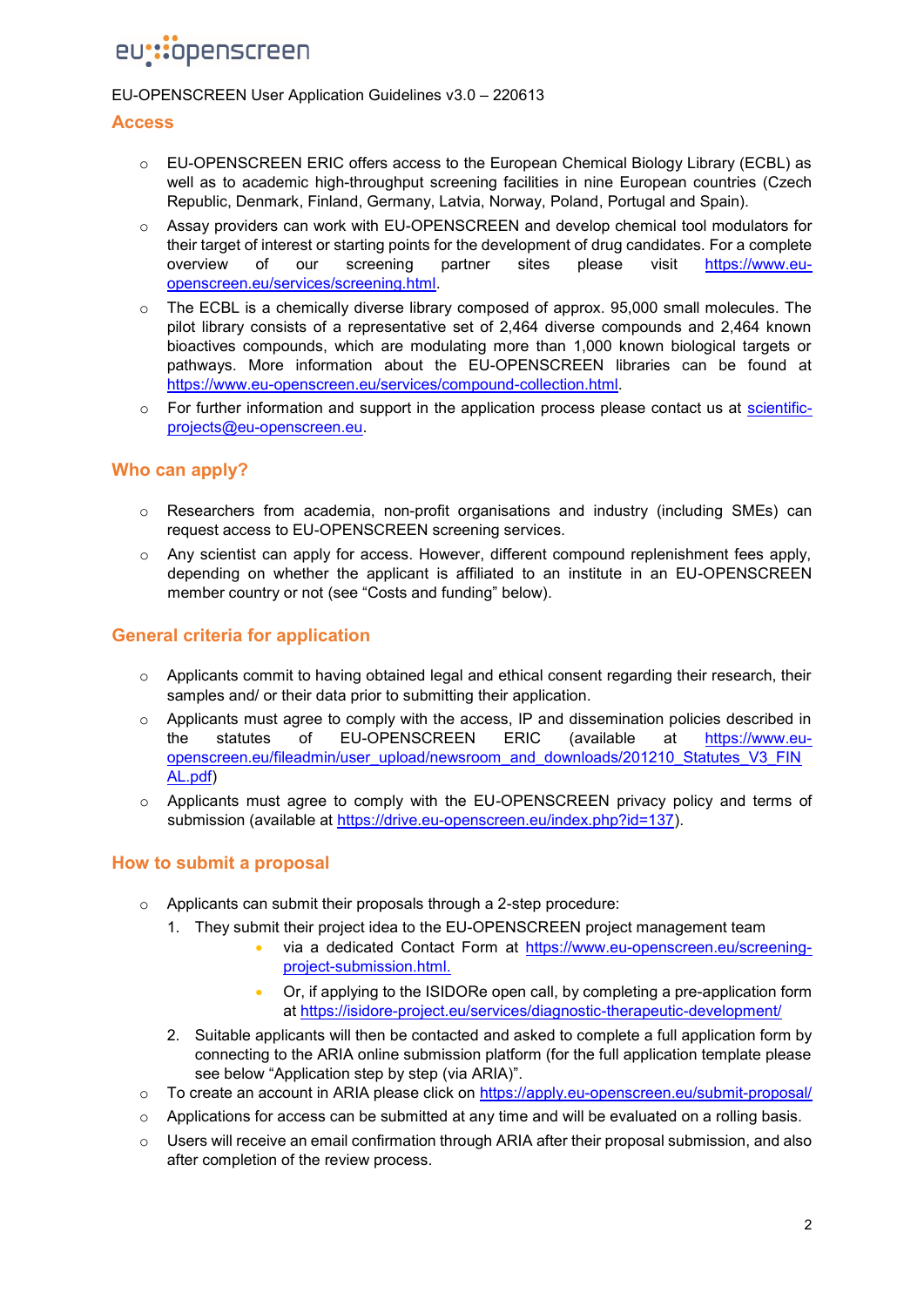#### EU-OPENSCREEN User Application Guidelines v3.0 – 220613

#### <span id="page-2-0"></span>**Proposal evaluation**

- $\circ$  The review process consists of a scientific and a technical evaluation. The application will remain strictly confidential throughout the review process. Reviewers are bound by a nondisclosure agreement (NDA).
- $\circ$  Two independent experts in the field of chemical biology will evaluate the scientific excellence and novelty of the proposal. An exception will be made for those proposals that were already subjected to a peer-review evaluation prior to submission (for instance as part of a funding application). In such a case, applicants will be asked to report the available funding and related grant agreement number during the application process.
- $\circ$  Technical feasibility of the submitted project will be assessed by one of our screening partner sites. Herein, the degree of pharmacological validation of the user assay in a microplate format, the suitability for transfer to a miniaturised automated screening format, and the availability of key assay reagents will be taken into consideration. Moreover, technical reviewers will evaluate the resources needed for the technical implementation of the projects at the chosen screening partner site.
- $\circ$  The complete evaluation is carried out online in ARIA, and evaluation results are visible on the applicant's dashboard (at [https://apply.eu-openscreen.eu/dashboard/\)](https://apply.eu-openscreen.eu/dashboard/).
- $\circ$  Incomplete proposals and those that did not pass the minimum threshold/ criteria for acceptance, will be returned to applicants for amendments according to the reviewer's comments. Users will be able to re-submit their revised proposals which will be re-evaluated.

### <span id="page-2-1"></span>**Discussion between applicant and partner sites**

If the proposal is positively evaluated, the EU-OPENSCREEN project management team will circulate it to partner sites that were either selected by the applicant, or match the service/ technology requested for the proposed research. At this stage, each contacted partner site will consider the project feasibility (i.e. robustness of the assay, maturity of the assay, other pre-requisites, if applicable) and prepare a cost estimation for the proposed research. The EU-OPENSCREEN team will then put you in contact with the partner sites of interest for further discussions on the project implementation (costs, timelines etc).

### <span id="page-2-2"></span>**Costs and funding**

- $\circ$  A compound replenishment fee will apply for the usage of the ECBL. The replenishment fee is:
	- 15.000€ for academic users coming from an EU-OPENSCREEN member country (Czech Republic, Denmark, Finland, Germany, Latvia, Norway, Poland, Portugal and Spain).
	- 40.000€ for academic users from any other country.
	- 42.000€ for users from industry irrespective of the seat of their organization.

If you apply for an open call funded by an EU grant (e.g. EU-OPENSCREEN-DRIVE, ISIDORe, etc) replenishment fees for successful projects may be funded.

- $\circ$  The compound replenishment fee applies for the usage of the full set of the ECBL (~95,000 commercial small molecules), while approx. 5,000 small molecules of the pilot library containing 2,464 bioactive compounds and 2,464 HTS representative compounds are provided free-ofcharge.
- o EU-OPENSCREEN does not provide funding for the services offered by the partners sites. These costs (e.g. personnel, machine time, consumables, labware *etc*) are discussed with the relevant partner site and depend on the complexity and duration of the project.

If you apply for an open call funded by an EU grant (e.g. EU-OPENSCREEN-DRIVE, ISIDORe, etc) costs of successful projects for instrumentation time, consumables, regular assay readout reagents, and personnel required at the facilities are funded.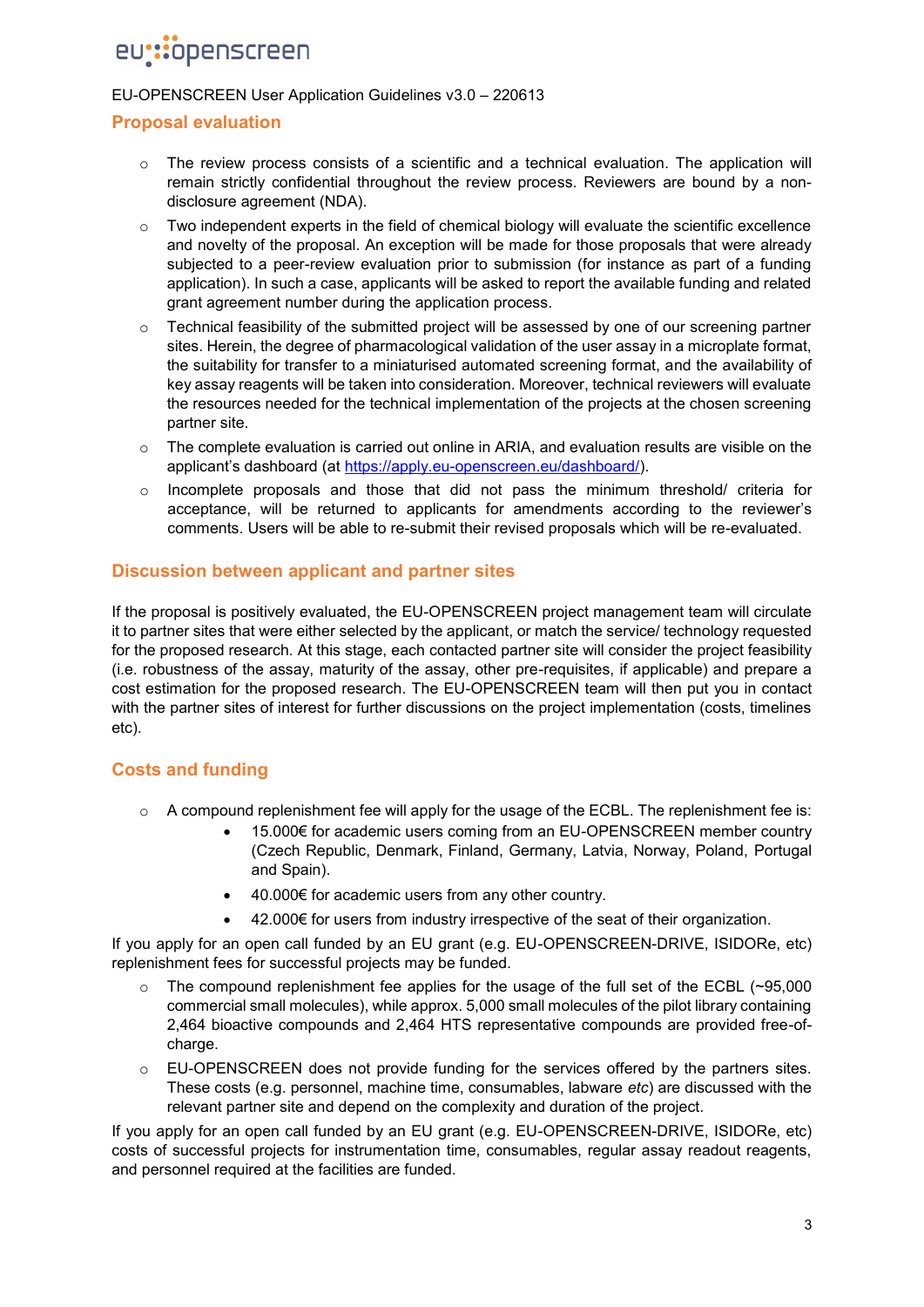#### EU-OPENSCREEN User Application Guidelines v3.0 – 220613

- o Current funding is available for Infectious Disease Outbreak Research within the framework of the Horizon Europe project ISIDORe (grant agreement number 101046133). Visit <https://isidore-project.eu/calls/> for more information about the open calls.
- o Please get in touch with us at [scientific-projects@eu-openscreen.eu](mailto:scientific-projects@eu-openscreen.eu) for grant writing support and/ or help with funding opportunities.

### <span id="page-3-0"></span>**Partner site selection**

- $\circ$  Once the partner site is selected, a written project agreement between the applicant and the site has to be signed. The agreement regulates the usage of the ECBL, IP rights, acknowledgments etc.
- $\circ$  Before the start of the project, you will be also asked to prepare together with the partner site a project workplan indicating main project milestones and timelines.

### <span id="page-3-1"></span>**Publication**

Users have to acknowledge EU-OPENSCREEN for using the EU-OPENSCREEN Compound Collection in publications and/ or communication activities that contain data which are based on testing the ECBL by using the following sentence: "EU-OPENSCREEN ERIC is acknowledged for providing its Compound Collection for the presented scientific work."

### <span id="page-3-2"></span>**European Chemical Biology Database (ECBD)**

Data will be made publicly available through the ECBD for its rapid and safe dissemination and exploitation. Data ownership stays with the user. An embargo period of up to three years on primary screening results can be requested by the applicant within a time frame of six months from the identification of a validated hit. The time should allow publication and/ or patent filing to secure intellectual property. Data are disseminated according to the FAIR data principles (i.e., Findable, Accessible, Interoperable and Re-usable), allowing scientific communities to fully benefit from these research activities. Please read more about our EU-OPENSCREEN database at [https://www.euopenscreen.eu/services/database.html.](https://www.euopenscreen.eu/services/database.html) Visit the ECBD at [https://ecbd.eu/.](https://ecbd.eu/)

### <span id="page-3-3"></span>**Application step by step (via ARIA)**

Click on "Begin a new proposal" and follow the instructions.

**1. Proposal Details** (\*required fields).

Complete the fields with details of the desired research:

**\***mandatory fields

*Research Project Title:\** please provide a title for your project.

*Abstract of the scientific background, project description and main objectives*: *\** please provide a concise project overview including target relevance, significance of proposed research and objectives including the expected impact of the research and the potential contribution of a new small molecule for further scientific investigation (max 3000 characters).

*Are you applying for the ISIDORe open call?*\* ☐ yes, ☐ no *If yes, please enter your ISIDORe pre-application ID number*

*Please indicate the partner site of preference, if any*. A detailed list and description of EU-OPENSCREEN screening partner sites is available at [https://www.eu-](https://www.eu-openscreen.eu/services/screening.html)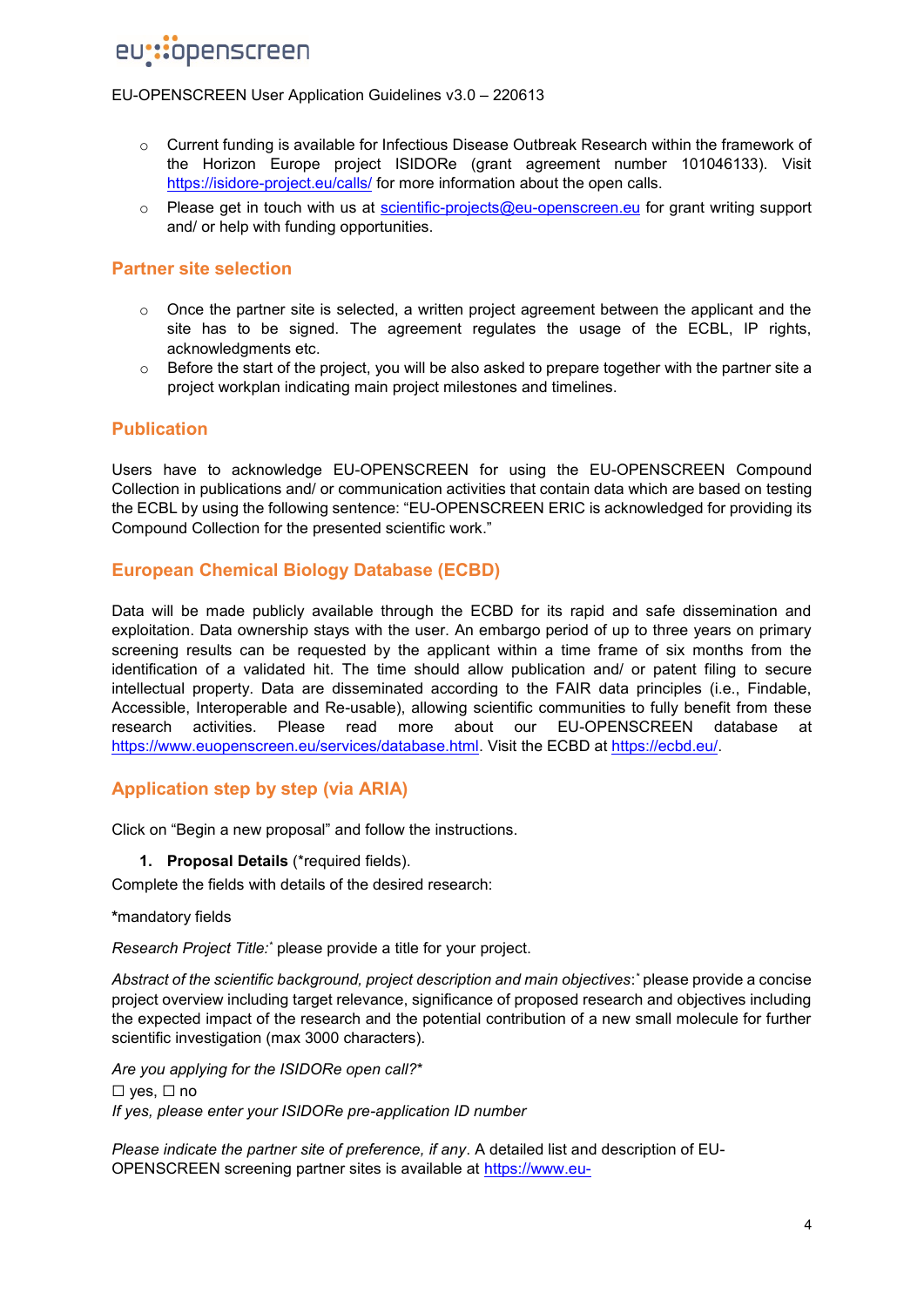#### EU-OPENSCREEN User Application Guidelines v3.0 – 220613

[openscreen.eu/services/screening.html.](https://www.eu-openscreen.eu/services/screening.html) Please select one or multiple options from the drop-down menu. In case of multiple options, please indicate the order of preference in the comment box below. If you are applying for the ISIDORe open call, please select between the ISIDORe service providers.

☐ Palacký University Olomouc, Institute of Molecular and Translational Medicine (IMTM) (ISIDORe)

☐ Institute of Molecular Genetics AS CR, v. v. i. (IMG) (ISIDORe)

☐ Leibniz Research Institute for Molecular Pharmacology (FMP)

☐ Helmholtz Centre for Infection Research (HZI) (ISIDORe)

☐ Fraunhofer Institute for Translational Medicine and Pharmacology (ITMP) (ISIDORe)

☐ Fundacion MEDINA (MEDI) (ISIDORe)

- ☐ Prince Felipe Research Center (CIPF)
- ☐ University of Santiago de Compostela (USC), BioFarma Research Group

☐ University of Helsinki (UH) (ISIDORe)

☐ Institute for Molecular Medicine Finland (FIMM), High Throughput Biomedicine (HTB) unit (ISIDORe)

☐ University of Bergen (UiB) (ISIDORe for fragment screening)

☐ Centre for Molecular Medicine Norway, University of Oslo (UiO-NCMM)

☐ The Arctic University of Norway (UiT)

☐ SINTEF (SIN) (ISIDORe)

☐ Institute of Medical Biology of Polish Academy of Sciences (IMB PAS)

☐ Institute of Bioorganic Chemistry of Polish Academy of Science (IBCH PAS) (ISIDORe)

☐ Biotech Research and Innovation Centre (BRIC)

*Comments* (max. 500 characters)

Please indicate the library(ies) of interest. *More information about the EU-OPENSCREEN compound collections can be found at<https://www.eu-openscreen.eu/services/compound-collection.html>*).

☐ European Chemical Biology Library (ECBL): diversity library (approx. 95.000 compounds)

☐ European Chemical Biology Library (ECBL): pilot library with 2464 bioactive compounds (approx. 5.000 compounds)

- ☐ Bioactives (2464 compounds)
- ☐ European Academic Compound Library (EACL): academic compounds
- ☐ Fragment library
- ☐ Repurposing libraries (for ISIDORe applications only)

*Please indicate the assay of interest*:\* please select one option from the drop-down menu. ☐ Biochemical/ biophysical assays, ☐ Cell-based assays using cellular systems, ☐ Cell-based assays using complex cellular systems (e.g. human iPS cells, primary human cells, 3D cultures, etc.)

*Please indicate the screening technology(ies) of interest:\** Please select one or multiple options from the drop-down menu. In case of other, please specify.

☐ Absorbance, ☐ AlphaLISA, ☐ Alphascreen, ☐ Automatic X-Ray radiation, ☐ Bioluminescence Resonance Energy Transfer (BRET), □ Cellular Reporter Assay, □ ELISA, □ FLIPR-Tetra, □ Flow Cytometry, □ Fluorescence, □ Fluorescence Energy Transfer (FRET), □ Fluorescence polarisation, □ High Content Screening (HCS), □ High-throughput mass spectrometry, □ Ion redistribution, □ Label free dynamic mass redistribution (DMR),  $\Box$  Luminescence,  $\Box$  Mobility Shift Assay,  $\Box$  NMR,  $\Box$ Radioactivity, □ Surface Plasmon Resonance (SPR), □ Thermal Shift Assay, □ xCELLigence, □ xMAP Technology Luminex, □ other (please specify).

*Relevant publications*: \* please report the relevant literature (up to 5 publications) including literature describing the screening target and/or assays. For patents, please provide relevant information as an attachment.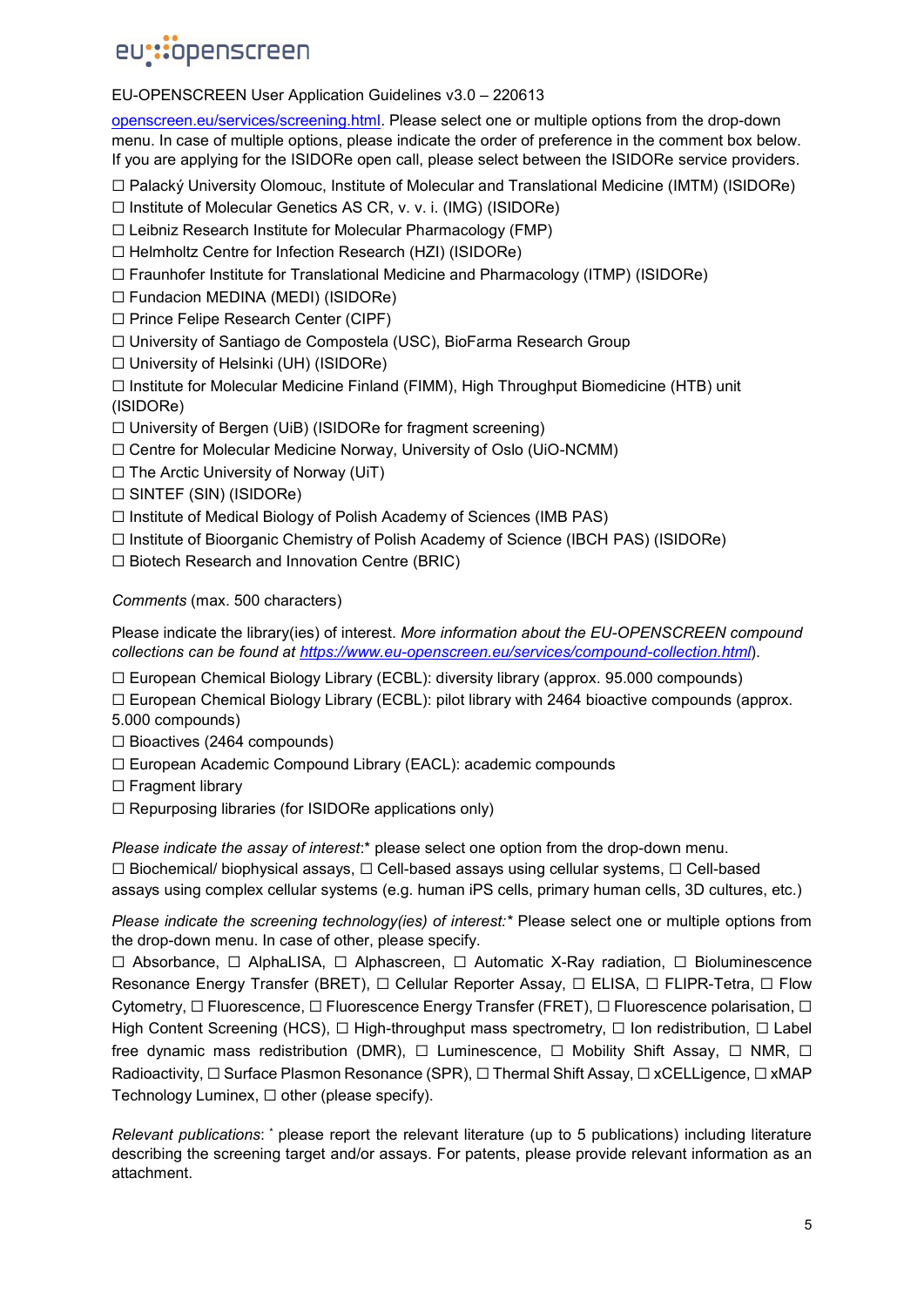#### EU-OPENSCREEN User Application Guidelines v3.0 – 220613

*Please provide a brief description of your/ PI's CV:* please include in this section a brief overview of your education, professional background, and expertise that supports the proposed research. (max 3000 characters)

*Please provide information about collaborators (other than the PI and her/ his research team) on this proposal: \** please include name, surname, position, affiliation and reason for collaboration within this proposal and the expertise each collaborator will contribute (max 3000 characters)

*Please specify the disease area or relevant field of biology in which the target is involved. \** Please select one or multiple options from the drop-down menu (multiple choices are possible):

☐ cancer, ☐ cardiovascular diseases and haematology, ☐ gastrointestinal diseases, ☐ infectious diseases,  $□$  inflammation and immunology,  $□$  metabolic diseases,  $□$  neurodegenerative diseases,  $□$ rare diseases (please specify),  $\Box$  respiratory diseases,  $\Box$  other (please specify).

*Description of scientific work including a detailed description of your previous and current work relating*  to the proposed project and planned follow-up experiments: please give also information whether the identified molecules shall be used as tool compounds or to build a starting point for a drug discovery project, and the type of experiments planned after screening for hit validation. (max 3000 characters)

*Attachments:* please upload attachments here.

*Please specify the target:\** Please specify (if possible) the target using the identifiers derived from the following databases:

| Where to find 'IDENTIFIER'                                |
|-----------------------------------------------------------|
| http://www.uniprot.org                                    |
| http://www.uniprot.org                                    |
| http://www.ncbi.nlm.nih.gov/genbank/                      |
| http://www.lgcstandards-atcc.org                          |
| http://bioportal.bioontology.org/ontologies/BTO?p=classes |
| http://www.ncbi.nlm.nih.gov/taxonomy                      |
| http://www.reactome.org                                   |
| OR                                                        |
| http://www.geneontology.org                               |
|                                                           |
|                                                           |

*Please indicate the biosafety level for the biological material if known/ any.* (max 500 characters)

*Please indicate already known molecules reported in the literature that are active against the proposed target (including CAS-Number (if available)) if known/any: \** please indicate only few of those that might be useful for validating the assay. The CAS-Number can be derived from a structural search on www.chemspider.com, while known biological activities can be derived from a target name search e.g. at [www.ebi.ac.uk/chembl/,](http://www.ebi.ac.uk/chembl/) [https://www.probes-drugs.org/compounds,](https://www.probes-drugs.org/compounds) [https://probeminer.icr.ac.uk](https://probeminer.icr.ac.uk/) (max. 3000 characters)

*Please specify the requested type of active compound (agonist/activator, antagonist/inhibitor (or both), allosteric modulator, or other).\** (max. 500 characters)

*Do you confirm that an established bioassay and associated key bespoke reagents developed at labscale are available for a primary screen? \**

☐ Yes ☐ No (If not, please justify your answer in the comment section below)

*Comments* (max. 1000 characters)

*Is the assay format compatible with the performance in microtiter plates, allowing the quantitative determination of an optical parameter (e.g. absorbance, fluorescence, luminescence) or high content imaging?\**

 $\Box$  Yes (if yes, please give details)  $\Box$  No (if not, please comment in the comment section below)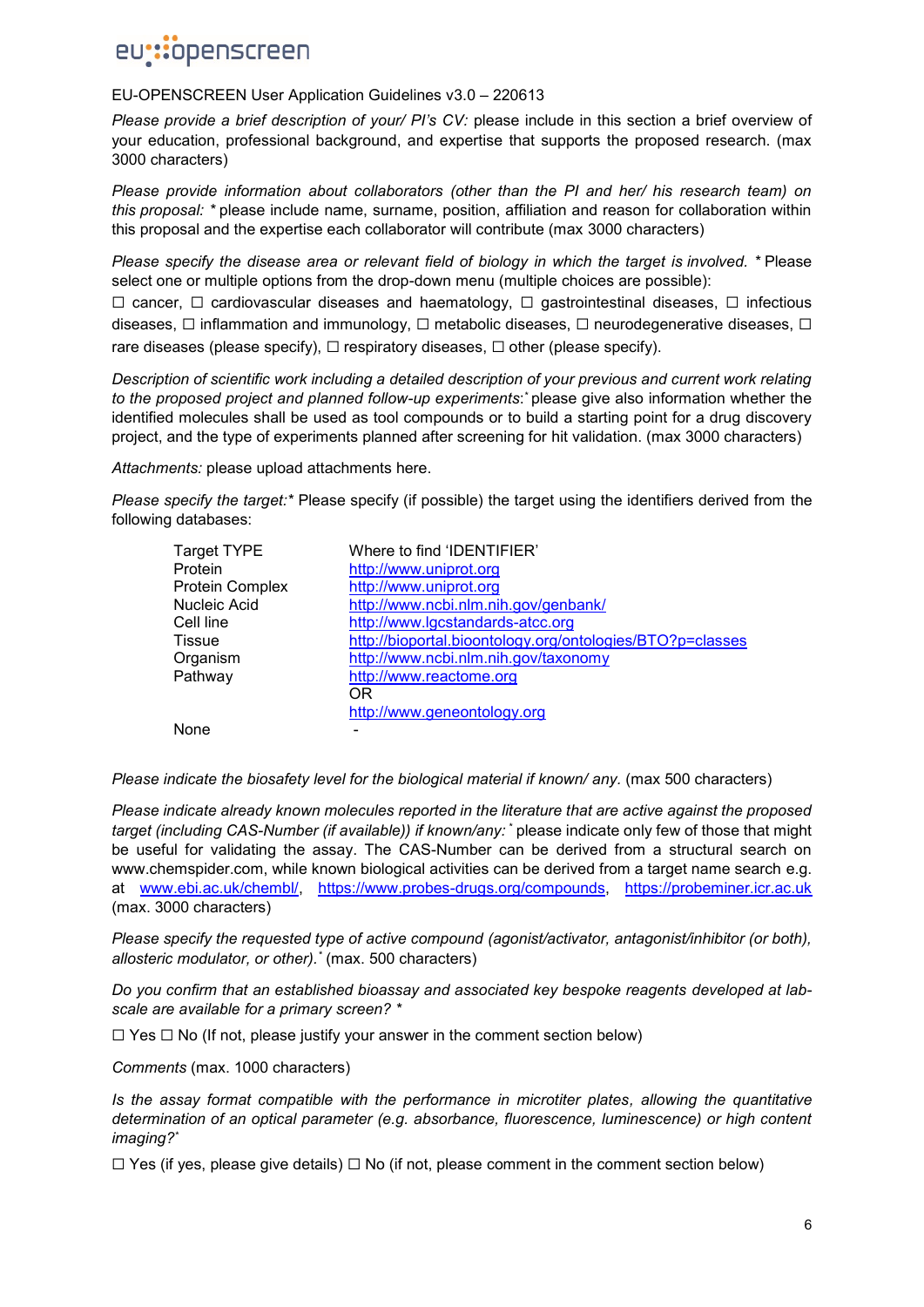EU-OPENSCREEN User Application Guidelines v3.0 – 220613

*Comments* (max. 1000 characters)

### *Do you need assay development support?*

☐ Yes*,* ☐ No (if not, please elaborate your answer in the next question)

*Please provide a detailed description of the screening assay including existing experimental data to prove assay reliability. For more detailed information on HTS requirements please consult the HTS QC General Guidelines at [https://drive.eu-openscreen.eu/fileadmin/user\\_upload/210203\\_EU-](https://drive.eu-openscreen.eu/fileadmin/user_upload/210203_EU-OS_HTS_QC_General_Guidelines_v2.1.pdf)[OS\\_HTS\\_QC\\_General\\_Guidelines\\_v2.1.pdf](https://drive.eu-openscreen.eu/fileadmin/user_upload/210203_EU-OS_HTS_QC_General_Guidelines_v2.1.pdf) \** please note that the assay should be described in detail by including as much information as available on features such as assay format, readout technology, signal/background ratio, DMSO tolerance, cell lines, signal and background CV, protein, incubation times, reagent and readout stability and Z'-factor. Partner sites can assist in advising on how to obtain assay parameters. Please include raw data for verification (files can be uploaded in the attachments section below) (max 5000 characters).

*Attachments:* please upload attachments here.

*Please describe the complete and detailed protocol of your screening assay, including all sequential steps and required reagents (with CAT no.).* Please specify which specific reagents/ components will be provided by you, and their current status of availability (max 5000 characters)*.*

*Please describe the positive and negative controls which are available and, if applicable, how the positive/negative plate controls are used for calculating the Z'-factor*:\* please comment. (max. 3000 characters)

*For hit characterisation, please provide potential orthogonal assay(s) including as much details as possible (e.g. protocols, literature references or other assay details)* (max. 3000 characters)

*If possible, please provide suggestions to test the selectivity profile of the compounds, and other secondary assays* by *including as much detail as possible (e.g. protocols, literature references or other assay details, if available)* (max. 3000 characters)

*In case of a successful screening campaign, do you have a follow-up strategy in place (e.g. access to medicinal chemistry expertise, resources etc)*. Please select one option from the drop-down menu for possible medicinal chemistry support:

☐ I have already a collaboration for further medicinal chemistry support

 $\Box$  I don't have a collaboration with medicinal chemistry groups and would like to discuss the EU-OPENSCREEN medicinal chemistry services

 $\Box$  I don't have a collaboration with a medicinal chemistry group, and I am currently not interested in the EU-OPENSCREEN medicinal chemistry services;

☐ Other (please specify)

*In case you would like to request medicinal chemistry support offered by one of the EU-OPENSCREEN chemistry sites [\(https://www.eu-openscreen.eu/services/medicinal-chemistry.html\)](https://www.eu-openscreen.eu/services/medicinal-chemistry.html), please indicate the site of preference (if any).* Please select one or multiple options from the drop-down menu for possible medicinal chemistry support. In case of multiple options, please indicate the order of preference in the comment box below.

☐ Masaryk University (MU), Laboratory of Organic Synthesis and Medicinal Chemistry

☐ Leibniz-Forschungsinstitut für Molekulare Pharmakologie (FMP), Medicinal Chemistry group

☐ Technical University of Denmark (DTU), Department of Chemistry

☐ Center for Biological Research Margarita Salas (CIB-CSIC), Translational Medicinal and Biological **Chemistry** 

☐ Latvian Institute of Organic Synthesis (LIOS)

☐ Institute of Biochemistry and Biophysics (IBB PAS)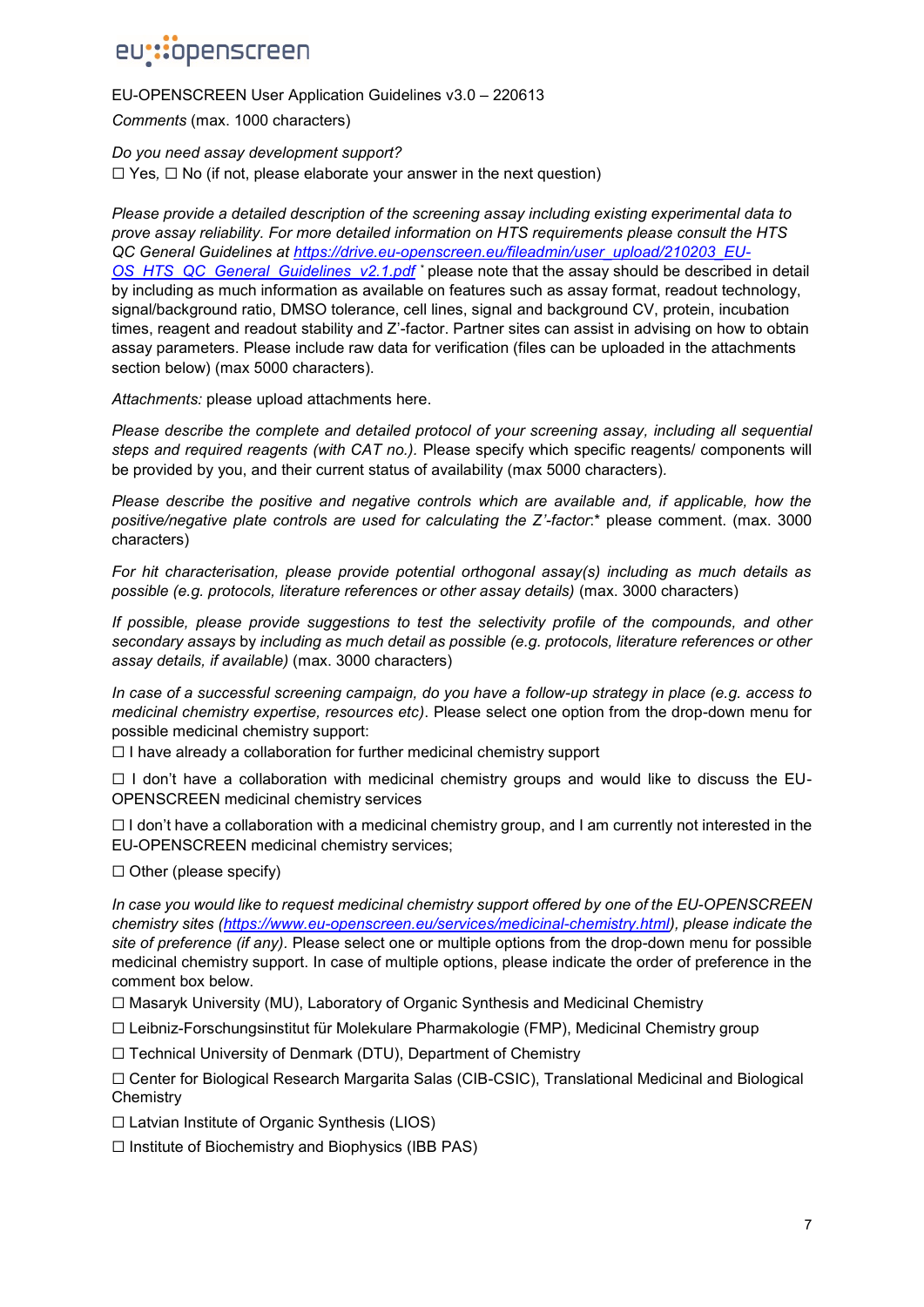#### EU-OPENSCREEN User Application Guidelines v3.0 – 220613

□ no preference

*Comments* (max. 500 characters)

*Please comment on the innovative potential and scientific challenges of the proposed research.* (max. 3000 characters)

*Please describe gender aspects of the proposed research.* Please consider gender balance in your team and integrate the gender dimension in the content of research (max 3000 characters).

*Additional attachments:* please upload any additional document that might be relevant for the evaluation of your proposal.

*Project funding: \** please select one option from the drop-down menu.

 $\Box$  I have funding available for the proposed project. The project was already subjected to a peer-review evaluation prior to submission (please indicate the project acronym and grant agreement number in the comment section below)

 $\Box$  I have funding available for the screening project, but no peer-review evaluation has been undertaken;

☐ I don't have funding available and would like to get support for applying to funding sources

 $\Box$  other (please specify)

*Comments* (max. 500 characters)

*Ethics: does the activity proposed within this project involve research using human cells or tissues (other than from Human Embryos/Foetuses) or any research requiring ethical approvals? \**

 $\Box$  yes (if yes, please specify),  $\Box$  no

#### User statement:

☐ *I agree to be the principal researcher of the submitted project as it is described in the present application\*.*

☐ *I confirm that all relevant authorisations, declarations and accreditation from the competent authority(ies) have been obtained in order to process the above-mentioned samples and data through EU-OPENSCREEN, for the requested purposes, in full compliance with the applicable EU and National laws.\**

□ All publications resulting from collaborating with, or including data obtained through EU-*OPENSCREEN, will be published under Open Access.\**

☐ All *legal requirements for exporting/importing materials to/from other countries have been met.\**

**Other** 

*Do you agree that EU-OPENSCREEN partners may use general information from your project for outreach and reporting purposes (respecting confidentiality of project specifics)*: in case that you do not agree, please give your explanation in the comment section below.

☐ yes, ☐ no

*Comments*: (max. 500 characters)

☐ *I agree to sign a mutual confidentiality agreement*

*Comments:* please add any additional relevant comment and/ or information. (max. 1000 characters)

*How did you hear about EU-OPENSCREEN?* Please select one or multiple options from the drop-down menu.

☐ EU-OPENSCREEN website, ☐ EU-OPENSCREEN-DRIVE website, ☐ EU-OPENSCREEN newsletter,  $□$  NKS newsletter,  $□$  other newsletters (please specify in the box below);  $□$  via institutional